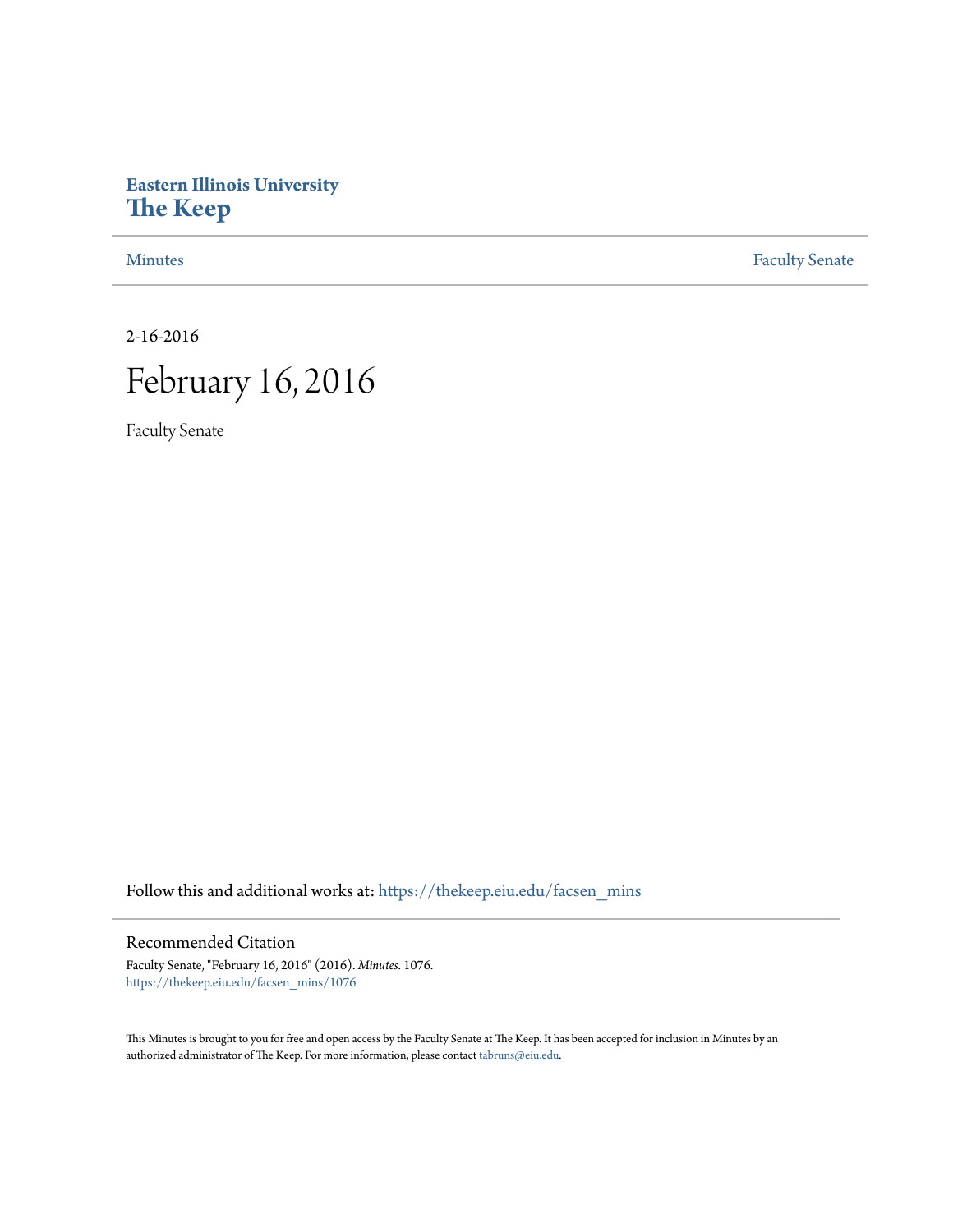Faculty Senate Session Minutes February 16th, 2016, 2:00 – 3:50 PM Booth Library Conference Room

#### I. Attendance and Welcome 2:00 PM

- Senators: T. Abebe, D. Brandt, T. Bruns, N. Hugo, J. Ludlow, J. Oliver, G. Sterling, J. Stowell, J. Roberston, S. Scher, A. Rosenstein, CC. Wharram, Stephen Simpson (Student Senate), JaLisa Smith (Student Senate) - Guests: J. Best (EIUAA), MA Hanner (EIUAA), A. Haynes (DEN), D. Klarup (COS), B. Lord (AA), A. Parrish (Math)

- Robertson – welcome, thank you for meeting for a third straight week, thanks for your service last week especially S. Wharram as primary author of Senate Resolution on the budget crisis, I want to publically acknowledge that I have received no acknowledgement of receipt or feedback of the Resolution from our local politicians (Senator Righter or Representative Phillips), I will follow up with them on this.

- Brandt – received feedback, last bullet point of the Resolution – 'risk endangering the health of EIU'– some constituents wished the resolution pointed out that the damage had already been done and more damage was possible

II. Approval of Minutes from February 2nd and 9th, 2016 2:00-2:05 PM

- Feb 2nd, 2016 – motion to approve (Sterling & Brandt) – all in favor – 2 abstentions (Bruns & Ludlow) - Feb 9<sup>th</sup>, 2016 – Ludlow notes word adjustment (Stowell & Abebe) – all in favor – 1 abstention (Bruns)

#### III. Committee Reports

- 1. Executive Committee 2:05-2:30 PM
	- a. Call for Volunteers Faculty Senate Spring 2016 - Robertson – spoke with WILL reporter – agreed to 5 to 10 minute interview prior to Gov Rauner's address on Wednesday – any advice or suggestions for the interview?
		- Robertson CUPB meeting this Friday regrettably the CUPB chair was one of 177 civil service position layoffs. To me, this represents an alarming 'wakeup call' to the depth of EIU cuts - Rosenstein – time of CUPB session?
		- Rosenstein 2 pm, open to the public, meets in 1895 room in MLK Union
		- Oliver a few reminders session being recorded, Senate website updated, guests please sign in
- 2. Nominations Committee
	- Rosenstein contacted Lt. Hatfill EIU Interim Chief of Police resolution for parking advisory committee – not available to speak to me in my effort to find an answer to my question regarding this committee
- 3. Elections Committee
	- Stowell no report call for Spring 2016 elections will be sent out in the near future based on timeline in our bylaws
	- Stowell we have a temporary vacancy on Faculty Senate 'volunteer' call sent to EIU faculty we received three immediate inquiries – suggestion is to accept first inquiry as our candidate (motion by Stowell, seconded by Hugo)
	- Wharram so we are choosing the first candidate to respond? Possibly concerned about that. A bit uncomfortable about that. Going with the most convenient/quickest response.
	- Scher maybe we should at least require each candidate to submit summary of qualifications?
	- Oliver one qualification to distinguish or consider might be 'rank' first candidate is an Associate professor, other two are Assistant Professors.
	- Scher voices concerns about using 'rank' as distinguishing factor
	- Rosenstein offers comments about getting younger (Asst Prof) candidates involved
	- Bruns to avoid appearance of bias, I think we should select the first one who responded, otherwise the process may get 'murky' – what about Faculty Senate bylaws? What's the established process
	- Robertson commented on this 'gray' area, why the vacancy exists this semester, sees the merits of all of your arguments/suggestions, we could also consider which department or college the candidates represent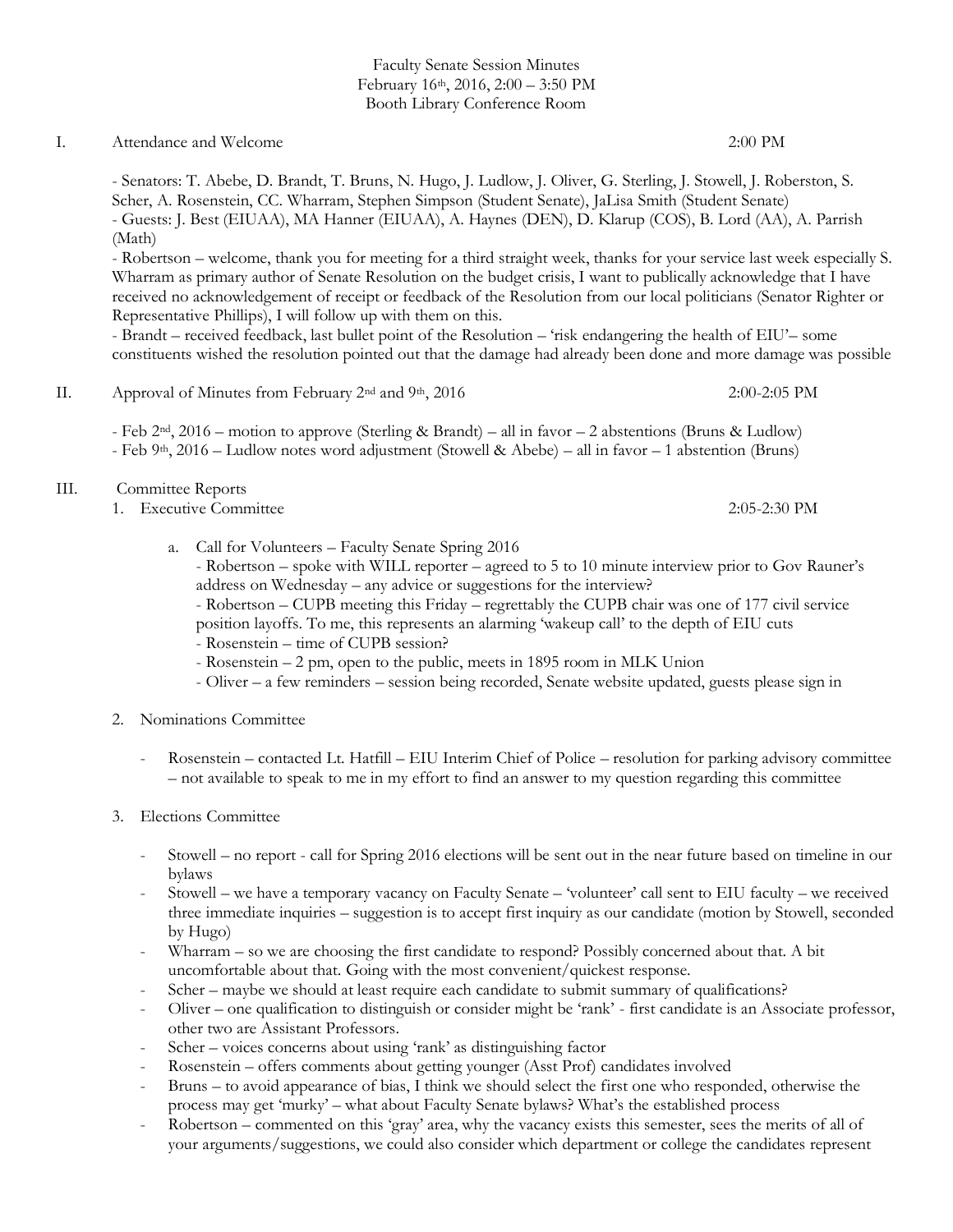- Stowell w could discuss an unlimited number of considerations for the candidates, but we are talking about finding a substitute for the remaining four sessions of this semester – not a 3-year term candidate
- Ludlow regardless of whom we select, can we please encourage the other two candidates to apply for a Faculty Senate position in the upcoming elections
- Rosenstein could we use random selection?
- Robertson we could draw out of a hat?
- Wharram in the interest of the situation, I withdrawal my concern as long as it is not precedent setting
- Robertson ok let's move on to a roll call vote to accept Prof Svetlana Mitrovski as our candidate
- Oliver roll call vote –
- (YES) Bruns, Robertson, Stowell, Brandt, Ludlow, Abebe, Hugo, Rosenstein, Wharram, Oliver
- (No) Sterling
- (Abstain) Scher
- 4. Faculty-Student Relations Committee
	- No report
- 5. Faculty-Staff Relations Committee
	- No report
- 6. Awards Committee
	- Hugo Distinguished Faculty Award (DFA) application packet sent out to EIU Faculty. Deadline is March 4th. Waiting to receive applications.
	- Robertson when do we need to submit name for the award?
	- $Hugo by mid-March so the goal is to have a name by the end of Spring Break$
	- Oliver let me know if you want me to re-circulate the application packet to EIU Faculty
- 7. Faculty Forum Committee
	- Bruns reached out to the CEPAL group (the union's political and legislative committee) possible faculty forum for them to speak/discuss on issues on higher education funding
	- Robertson one related comment Senator Phillips scheduled to speak on March 29<sup>th</sup> to Faculty Senate
- 8. Budget Transparency Committee
	- Sterling no report
- 9. Constitution and By-Laws Review Committee
	- Scher report/discussion coming later in the meeting
- 10. Committee on Committees
	- a. Review of Elected and Nominated Committees
		- Stowell hopefully last discussion on this topic, future efforts needed to keep this list updated. Refer to handout to review committee recommendations.

- (1) Admissions Review Committee – no IGP – no reference to an appeals process – Admissions Office handles appeals reviews

- Stowell recommendation = delete from the bylaws
- Wharram did not Kara mention this in her report last week to the Senate?
- Ludlow she mentioned that there was a process, but not a committee overseeing the process
- Sterling wouldn't this require us to change the Senate Constitution as well?
- Ludlow probably so I will look it up
- (2) Committee of Brand Champions Stowell provides background information on this committee
- there used to be a Philanthropy Communications committee previous VP Patrick Early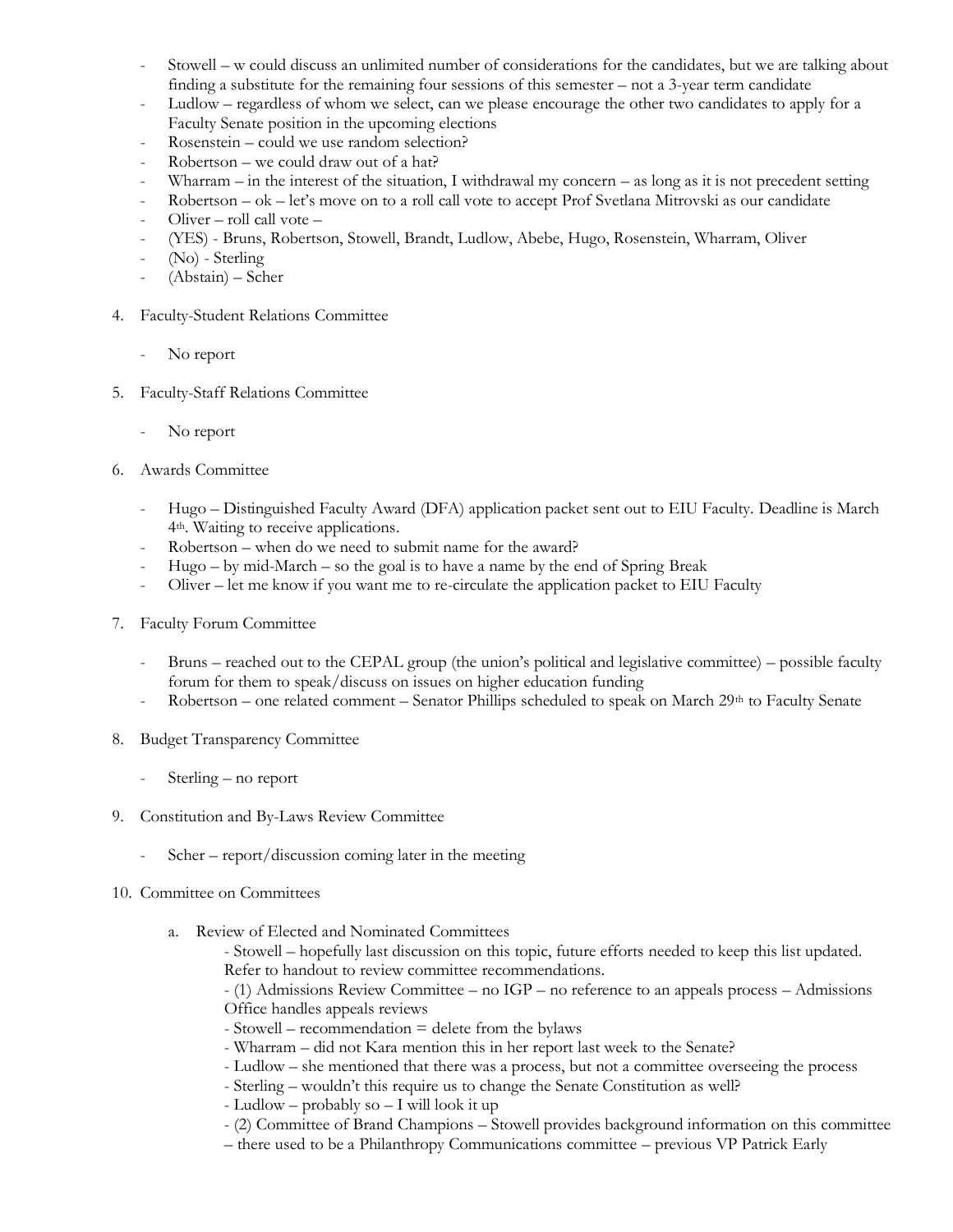constituted this committee – my recommendation is that we should have an advisory committee for marketing. If we don't appoint or constitute now, I am ok with that.

- Scher – should we probably discuss this with the VP of External Affairs and others involved in marketing?

- Wharram – this is a reminder - there is a committee and it has been populated, not sure who is on it but they have not met although they are eager to meet. So there is a mechanism in place to populate this committee.

- Rosenstein – it was a nominations committee, it was populated but VP Martin did not initiate meetings – which probably could have helped with processes he was involved in this past summer. The committee may have been eager to meet but the VP did not use the committee

- Stowell – we need to probably visit with the VP – maybe change the name to Brand Champions will move it to the next committee – constituted but needs encouragement to meet

- Sterling – and possibly a name change?

- Stowell – (3) Institutional Review Board on Human Subjects in Research – John Best is here and used to chair the committee. He served on Faculty Senate when it was recommended that it be removed from the list of Faculty Senate committees

- Best – I picked a good day to show up as a guest. We are still talking about IRB in the Senate? - Stowell – it's still in our bylaws – looking to remove it.

- Best – provides background on the IRB. Instrument of the Federal Government. On any college campus that involves human subjects in research. It is not a university sponsored committee. I recommend it being removed from the Senate bylaws.

- Stowell – (4) Research & Creativity Activity – achieved objectives/purpose – does not have a future purpose. I recommend removing it from the list.

- Stowell – same with (5) Student Success Center Advisory Committee.

- Stowell – the rest of the listed committees - I am willing to contact correct VP involved and encourage activation and continued population of the committees.

- Ludlow – comment on Admissions Review Committee – not in Constitution. Is in Bylaws.

- Stowell – last group – committees with name change recommendations – (6) Financial Aid/Grants Committee – name change to Grant-In-Aid Appeals Committee – only constituted when there is a loss of Grant In Aid.

- Stowell – (7) Records and Registration Advisory Committee – name change recommended by Amy Lynch = The Office of the Registrar Advisory Committee.

- Stowell – (8) Sports and Recreation Board – name change recommended to 'Campus Recreation Board'

- Stowell – Student Publications Board = name change to 'Student Publications Board'

- Stowell - Tuition & Fees Review Committee – they only review changes in student fees not tuition

- Sterling – we need a committee to also review proposed tuition increases. Maybe at the same time when student fees increases are proposed and reviewed. I would have like to have seen more faculty involvement in the tuition increases last year. It would have been nice for somebody to have a chance to ask 'why' or 'wait a minute' for both fee and tuition fee increase proposals last year.

- Stowell – what is the process for proposing tuition increases/changes?

- Sterling – there is no process, the president proposes an increase to the EIU Board of Trustees. Faculty are not informed or consulted.

- Robertson – considering rising costs of higher education, if we leave the current name (Tuition and Fees) might be advantageous, along with encouraging faculty involvement

- Stowell – this is a Student Senate subcommittee with faculty appointments

- Sterling – maybe we request that the President visits Faculty Senate with future tuition increase proposals?

- Bruns – with the way state funding levels are at today, there is likely to be significant discussions/dialogue on this topic in the future. Hopefully faculty can be involved in these future discussions. It would be nice to have this mechanism in place to work with the administration on this.

- Stowell – and hopefully students are involved in the conversation as well

- Brandt – motion to adopt committee changes/recommendations. Second = Ludlow

- Robertson – reviews motion – adopt committee on committee recommendations.

- Ludlow – including the Brand Champions category change

- (Yes) – Robertson, Stowell, Brandt, Sterling, Ludlow, Abebe, Hugo, Scher, Wharram, Oliver, Rosenstein (11)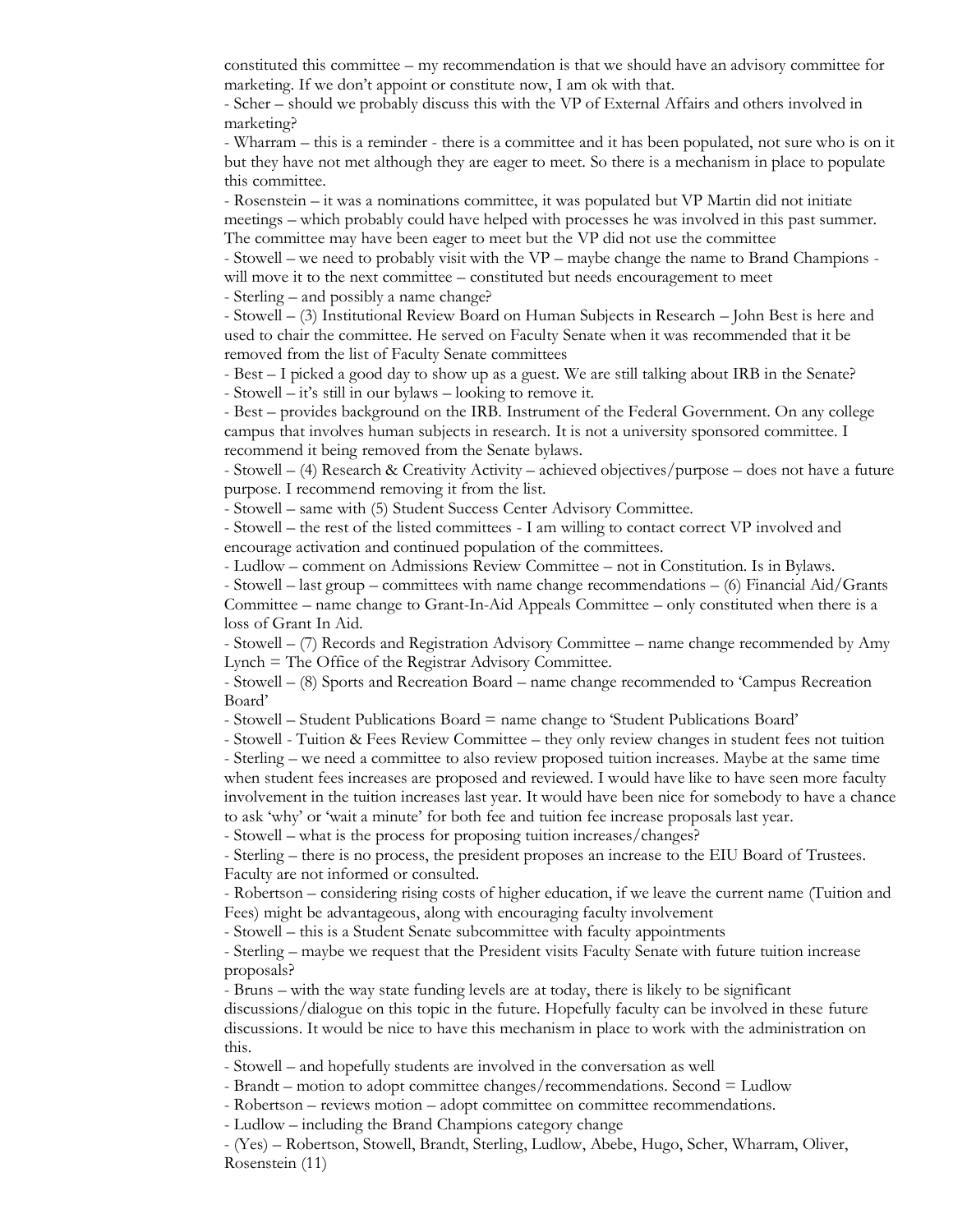- $(No)$  none  $(0)$
- (Abstain) Bruns (1)
- Robertson maybe next step is to have a motion to disband ad-hoc committee on committees?
- 11. Ad hoc Committee on Extracurricular Athletics
	- Rosenstein no report hoping to schedule a meeting soon

### IV. Communications

- 1. Faculty Senate Minutes from February 2nd, 2016 -
- 2. Proposed Faculty Senate Bylaws Revisions -
- 3. CAA Minutes, Jan. 28th, 2016 -
- 4. Call for Volunteers Faculty Senate Spring 2016
- V. Provost's Address: Provost Blair Lord 2:30-2:35 PM

- Academic Affairs is trying to digest forced changes on campus with the absence of state funding. Trying to manage the challenges as best as possible.

- Stowell please update us on COS Associate Dean.
- Lord Process concluded. Now in Dean Klarup's hands.
- Robertson could you update us on the interim CAH Dean search?
- Lord process is in motion. Coming to a conclusion will update you at the next session
- VI. By-Laws Revisions 2:35-3:30 PM

- Sterling - we left off at #8 in Elections Committee. We completed #7 of Elections Committee.

- Sterling – #8 - suggested word changes discussed (if feasible)– coin flip if tie in the voting process – but occasionally we need additional exceptions in case of faculty being off campus (sabbatical) in case they are not physically present to view the coin toss (flip).

- Sterling – let's come back to #12 & #13. Let's summarize small changes in D-E-F-G-

D – Student-Faculty Relations committee – if possible 3 members of the student senate be added – usually composed of both student and faculty senates. The word changes provide flexibility in the composition.

E – Faculty-Staff Relations committee – we hope to create more 'combined' committees, but if not the committee can still exist – the word changes provide this flexibility

F – Faculty Forum Committee - hoping for 3 members of FAC SEN, Staff Senate, and Student Senate – but the wording allows flexibility if that does not happen.

G – Awards Committee - Mendez award has specific members to serve on the committee – added flexibility in case a member of the Awards committee gets nominated for the award. NO changes on DFAward. Awarded during Spring semester – Usually presented during Spring Semester Commencement – but we don't control that event's itinerary. III – all FAC SEN voting will not be required to be 'roll call' - but notation of each senator's vote needs to be included in the minutes. However, roll call vote can be requested by a senator.

IV – Ex Officio removed. It does not mean 'non-voting'. It means holding a position by virtue of your office. A nonvoting parliamentarian or non-chair senator can fill the function. Provides flexibility with fulling parliamentarian roll. - Sterling – back to Elections committee #12

#12 – currently we fill a vacancy by going back to election results when position was originally vacant. Candidates with 10 or more write in votes were considered - One election to the next looking for a suitable candidate. Some felt this process does not work well. Frequently we don't have candidates from past elections, sometimes under-supported candidates. Some errors have been made along the way as well. We suggest redoing the process and clarifying the language in terms of 'definition of vacancy' as it correctly applies.

(12a). Our bylaws don't cover positions where no candidate was voted in.

(12b). With short-term vacancies (one year or less) the Senate will choose a replacement. Elections committee will check most recent election results for possible candidates for the position but the Senate not required to select candidate from previous elections.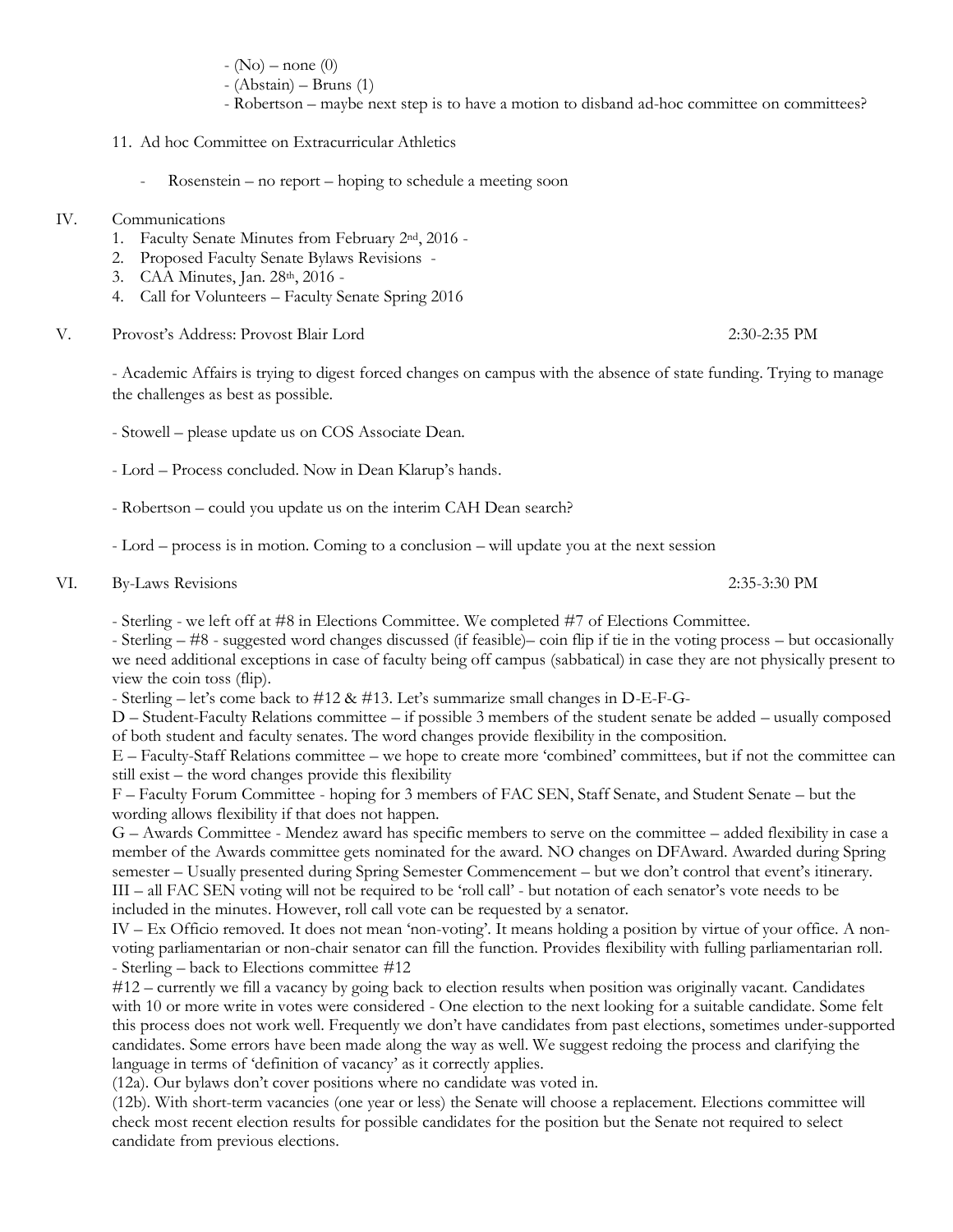(12c) – length of vacancy coverage (short-term vs long-term). Recommendation - No appointed replacements beyond one year. Position vacancy will be included on the following Spring elections.

(12d) – more clarification on length of filling vacancy.

(12e) – protocol in case of resignation – edited language that already existed. Hopefully these edits clarify the process for different situations of position vacancies. The current language is unclear and awkward.

Bruns – I hope we are moving into an era of greater faculty involvement, hopefully working together with the administration to solve problems. My only question is 'how does the Senate choose" a replacement candidate? Sterling – my interpretation was to not put an absolute mechanism for selection in the bylaws for candidate selection because we have all different types of committees with vacancies. For example, the process for filling the vacancy today for Faculty Senate is a good example. My intention was to leave this 'open-ended' so that the senate had 'flexibility' in the process to fill vacancies on different types of committees.

Ludlow – is it possible that someone who was appointed as a replacement for a position could read 12d and interpret that they cannot run for the position in the next election?

Bruns – add a comma, then 'unless elected'

Sterling – also 12e is existing language

Sterling – 13 – the change to 13 rolls the function of the Ad-hoc 'committee on committee' into the duties of the Election Committee – making sure elected committees are actually meeting when they are supposed to and reporting to the Senate if they are not.

Rosenstein – what is our role in the governance of these committees? We can't force committees to meet. Isn't our role to make sure the committees are populated, but not to govern these committees or influence decisions made by these committees? Our monitoring their meetings seems a bit 'heavy-handed'.

Ludlow – how is this proposal different than what we just did with the Committee on Committees?

Rosenstein – responds on what she thought the role of the C on C was

Ludlow – certainly we can encourage each committee to meet

Rosenstein – but the recommended language, including the term 'violation', sounds punitive to me – do we have the authority?

Bruns – but we do have the right to know the status and activity of each committee – for us to be informed of what is happening, even if we can't enforce – for example the Parking Advisory Committee that never meets

Sterling – under the Faculty Senate Constitution, we can overrule decisions made by some of these committees. In addition, I was appalled that we have all of these committees that had not met for at least a decade. These committees create the impression of shared governance and faculty oversight on decisions made across campus. I dislike the idea of having committees sponsored by Faculty Senate that don't ever meet, usually because an administrator does not bother to call the committee to meet.

Rosenstein – perhaps we need to keep the administrators more accountable for overseeing the committees – maybe have them report to the Faculty Senate on an annual basis regarding the activity of the committees that they have oversight for.

Scher – many of these committees are described as 'Committees of the Senate' – so we do have authority over some of them and encouraging them to meet. They probably should be required to provide updates on what they are doing on a regular basis.

Rosenstein – provides additional questions/comments/concerns – some committees are 'as needed' – aren't they? Ludlow – I thought the committees being discussed in point 13 are listed in #2 (under Elections Committee)

Ludlow – to Rosenstein - would you feel more comfortable with the term 'failure' rather than 'violation'? Rosenstein – the committees listed in  $#2$  – if those are the ones being discussed then it would make sense to monitor

their activity – and yes, a word change might be needed Bruns – oversight is our role – 'in the interest of shared governance' would be the suggested wording change Sterling – I like that wording and am willing to change it.

Rosenstein – and some of these committees are populated by faculty senators, but some are not

Stowell – we know some committees for sure are meeting – CAA, UPC, COTE, CGS, CUPB, etc. We receive minutes. Some are contractually obligated. Oversight will not be a large additional responsibility.

Sterling – if you see the role of Faculty Senate as helping these committees to identify members to serve than I completely agree with your terminology suggestions. If you see these committees as key parts of shared governance, then maybe the wording needs to be a bit stronger – leaning towards oversight rather than just populating committees Rosenstein – some of the committee inactivity rests on the shoulders of administrators – that's why I suggested that administrators should report to Faculty Senate

Wharram – we have a number of committees to populate and encourage them to meet (ie – Brand Champions), we need to encourage new members to contact the correct 'contact person' who initiates the committee meeting Stowell – adds more comments on the purpose of the committee on committees – provide information to interested candidates who want to serve on each committee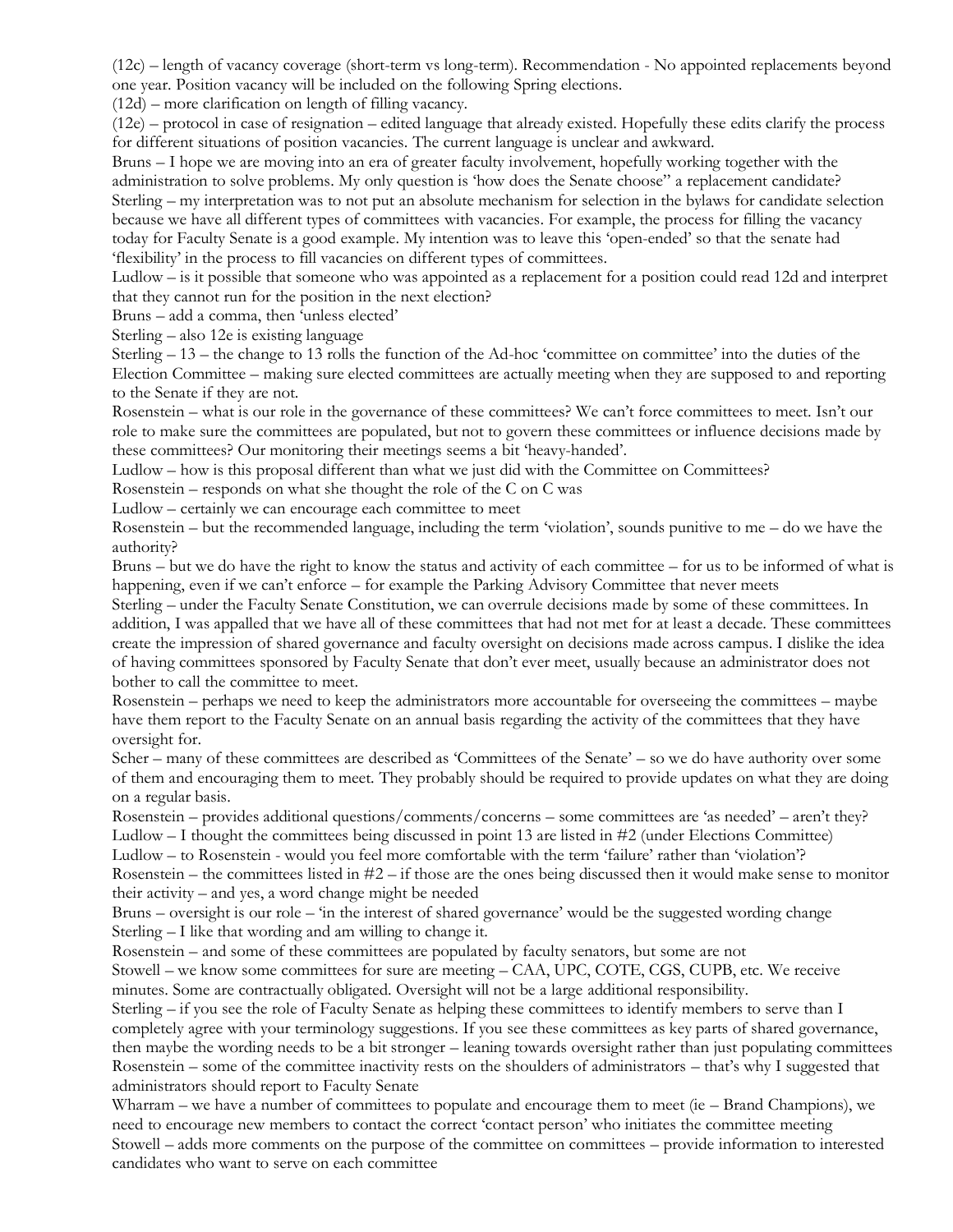Rosenstein – notes that the terminology used with nominations vs elections committee is different Brandt – makes a motion to adopt proposed changes to bylaws of the Senate (Abebe = second) Wharram – question of populating the committees, specifically the nominated committees – the lottery system in particular. I have a few constituents concerned about the system. Is it typically the way we do it? Rosenstein – that is the method I inherited Bruns –what were the complaints about the lottery? Wharram – a few colleagues, who felt they could help through service on a committee, have 'lost' the lottery process multiple times – so they are questioning the use of it – they are a bit disgruntled based on past results Brandt – years ago on Faculty Senate, new applicants were given higher priority to fill nomination vacancies the next year if they were not selected the first year. Rosenstein – the previous chair used the lottery system, so that is what we adopted – true randomization is most fair. Some have emailed and encouraged their selection based on their credentials. We don't have to use the lottery in the future. Ludlow – suggestion – let's move forward with the motion and come back to this Ludlow – clarification on  $#13$  – are we going to change the wording? Robertson – have not heard the wording thus far Ludlow – I heard two suggestions Bruns – 'in the interest of shared governance' suggested for the language change on #13 - (Bruns, Ludlow=second) Stowell – for clarification – did we include in the motion to strike language on Elections Committee #2? – Admissions Review Committee. Sterling & Stowell – yes, Admissions Review Committee will be struck, also language change of 'composed of vs. comprised of'. Robertson – and I will make minor writing edits/errors Oliver – roll call vote – Amendment  $=$  revision of language of item #13. Yes – Bruns, Robertson, Stowell, Brandt, Ludlow, Abebe, Hugo, Scher, Rosenstein, Wharram, Oliver (11) No – Sterling (1) Roberston – Senate bylaw adjustments as a 'whole' Yes – Bruns, Robertson, Stowell, Brandt, Sterling, Ludlow, Abebe, Hugo, Scher, Rosenstein, Wharram, Oliver (12) No – none

Sterling – suggestion – disband Committee & Bylaws Review Committee?!

VII. Guest Address: Mary Anne Hanner and John Best, EIU Annuitant Association 3:30-3:50 PM

- Hanner – EIU Annuitants Association (EIUAA) – our role is less complex than yours!

- Hanner – current president of Annuitants Association – here with John Best, now a member of the membership committee. The Association has one mission – preserve, strengthen, and protect retirement benefits of SURS annuitants. We have a broad range of members – annuitants, spouses, survivors, EIU employees

- Hanner – historical tid-bit – state university annuitants association (EIU is a chapter) – SUAA – a founding member was William Zigel – former EIU employee. We now have 735 members. At least 50 are current EIU employees – Sterling, Klarup, Lord.

Hanner – we defended our benefits at the Supreme Court level of Illinois during the Summer 2015. Our attorneys suggested it was a powerful response by annuitants across the state. We monitor legislation closely. We have a very active legislative action group locally and at the state level. We are constantly working on getting action in Springfield. We expect bills filled to reduce benefits of current employees. EIUAA has established a scholarship from dues into a foundation account. We give a \$500 scholarship each fall and spring - must be a child or grandchild of EIU annuitant. It is listed under scholarships on EIU website.

Hanner – we have brochures for you to distribute to colleagues across campus. We encourage you to join the association as employees. We have 3 chapter meetings per year - some social aspects to the meetings as well. Best – great to be back with former colleagues. Great to see such a hard working group of faculty keeping this institution moving forward. You play a vital role.

Best – back when I was a senator I probably heard this same speech given – your pension is under attack and will continue to be under attack – we are actively working to protect your retirement benefits – it is in your best interests to join the EIUAA now and help – as our numbers increase our voice increases – your membership dues are used wisely to protect your future and benefits that you have earned.

Bruns – are you meeting with Staff Senate as well?

Hanner – yes, and Civil Service council as well. We indirectly assist the state level organization with our dues. Hanner – contact me at 217-508-0840 if you have questions about EIUAA.